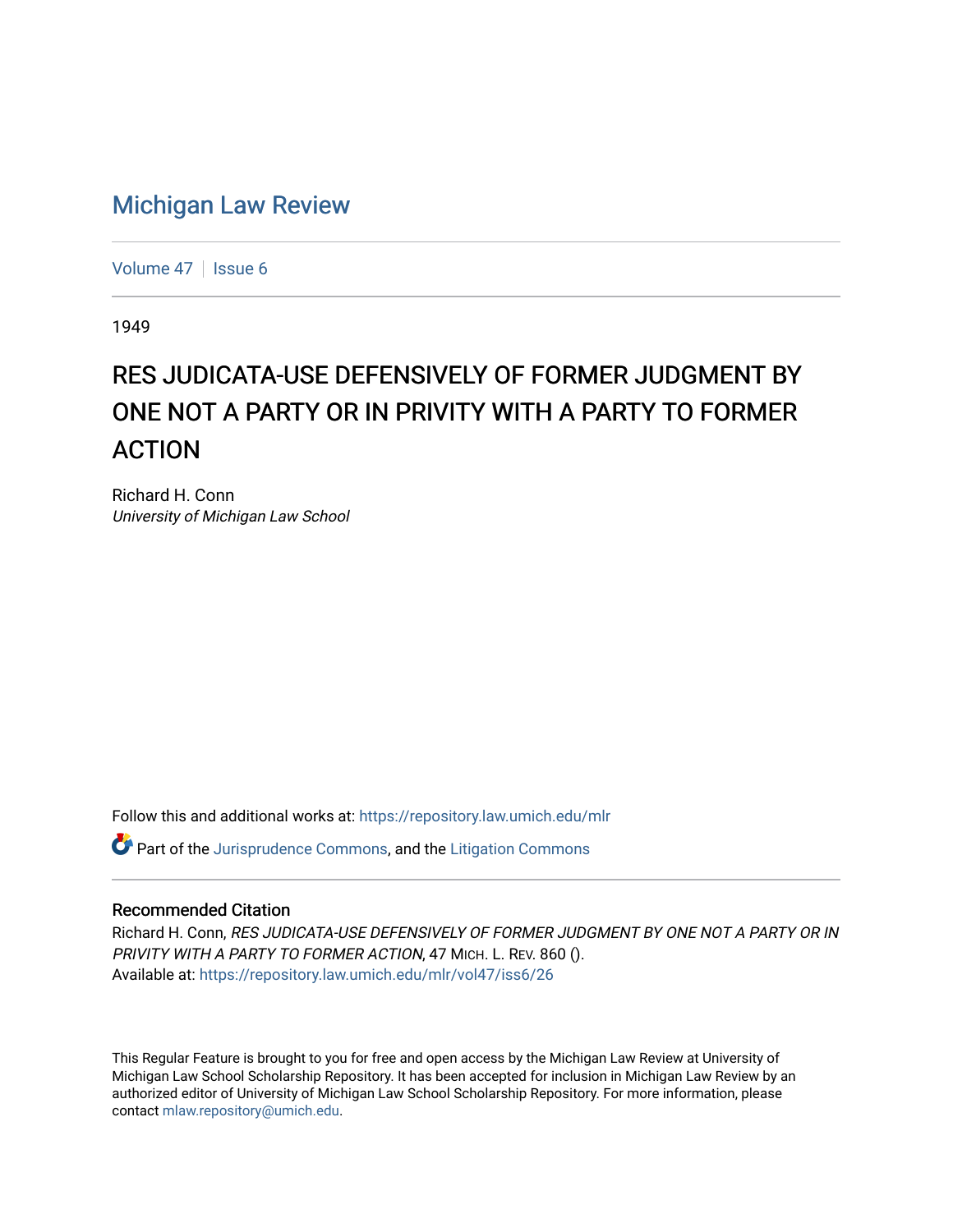RES JUDICATA-USE DEFENSIVELY OF FORMER JUDGMENT BY ONE NOT A PARTY OR IN PRIVITY WITH A PARTY TO FORMER ACTION-Plaintiff sued defendant in a federal district court to foreclose a mortgage lien alleged to exist on defendant's land in consequence of a loan by plaintiff<sup>1</sup> to defendant's predecessor in title. De-

1 Actually, plaintiff sued as administrator of the estate of the now deceased lender.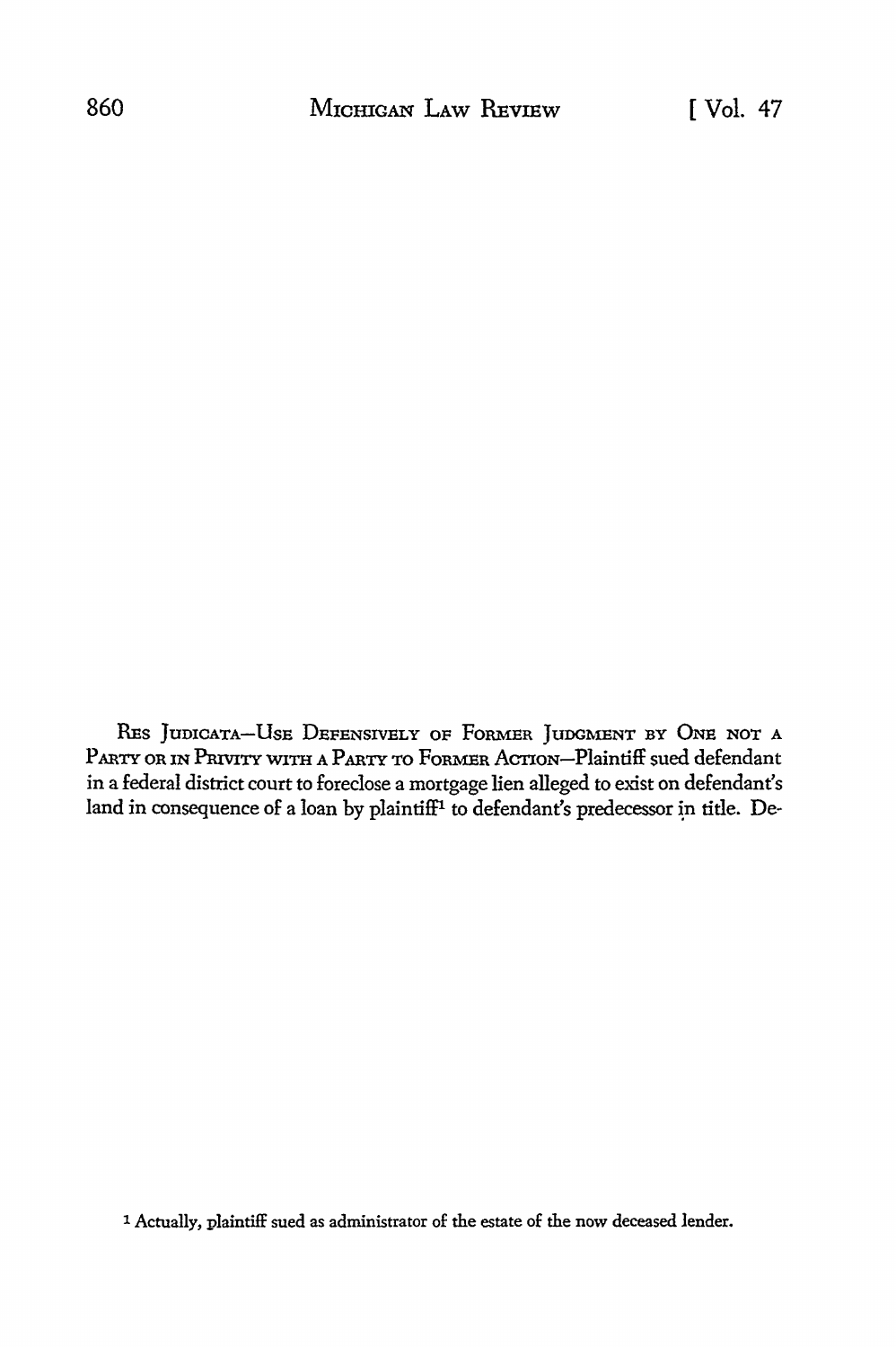1949 ] RECENT DECISIONS 861

fendant's land was but a part of the tract originally encumbered. In a prior action in the state court, plaintiff had sought foreclosure of the same mortgage against the holder of another parcel of the mortgaged land on the precise grounds now asserted against defendant. In that action it was held that the entire mortgage had already been discharged.<sup>2</sup> Defendant moved for summary judgment, contending that the former decision estopped plaintiff from reasserting the validity of the mortgage claim. Plaintiff objected on the ground that defendant had not been a party ( or a privy to a party) to the form action. *Held,* motion granted. *Riordan* v. *Ferguson,* (D.C. N.Y. 1948) 80 F. Supp. 973.

The doctrine of res judicata has been called one of the most beneficial principles of our jurisprudence.3 Traditionally, the bar of the prior judgment must operate mutually; that is, not only those against whom the former judgment is asserted, but also those claiming the benefit of it, must have been parties or privies to parties to the first action.<sup>4</sup> Whatever its origin<sup>5</sup> and justification, an inflexible adherence to this strict mutuality rule has long been criticized.<sup>6</sup> Accordingly, the use of former litigation as an estoppel has been expanded by the development of several firmly established exceptions.<sup>7</sup> Estoppel effective unilaterally has been chiefly recognized in cases of derivative liability; that is, master-servant, principalagent, indemnitor-indemnitee.8 When such a relationship exists and successive suits against the two parties are brought by the same plaintiff, either party, though neither privy to nor bound by the prior determination, can assert it as conclusive on any ground equally applicable to both actions.9 The defendant here cannot claim the benefit of the former adjudication on the basis of having been a party to

<sup>2</sup>Foss v. Riordan, 84 N.Y.S. (2d) 224 (1947).

s "The maxim that there must be an end to•litigation was dictated by wisdom and is sanctioned by age." 2 FREEMAN, JUDGMENTS, § 625 (1925).

4 Bigelow v. Old Dominion Copper Co., 225 U.S. 111, 32 S.Ct. 641 (1912). Cf. Junc-MENTS RESTATEMENT, § 93 (1942). This, of course, raises the issue as to who is a "party" to the prior action. For a discussion of the degree of participation and control required, see 91 UNIV. PA. L. RBv. 467 (1943); 139 A.L.R. 9 (1942).

 $5$  See 7 BENTHAM's WORKS,<sup>8</sup> Bowring's ed., 171 (1843).

<sup>6</sup>That one who has not in legal contemplation had a day in court should not be charged with a former action is clearly justifiable by the requirement of due process of law. See Coca Cola Co. v. Pepsi-Cola Co., 36 Del. 124, 172 A. 260 (1934). However, as to one who has had a full hearing and who seeks to relitigate the identical operative facts 'merely because he has switched adversaries, there is less reason for requiring that the one asserting the estoppel must be in privity with a party to the former action. Bernhard v. Bank of America, 19 Cal. (2d) 807, 122 P. (2d) 892 (1942).

7 See 35 YALE L. J. 607 at 609 (1926). Cf. JUDGMENTS RESTATEMENT, §§ 94-111 (1942).

8 As to its application when joint tortfeasors are successively sued, there is yet much conflict. See Bigelow v. Old Dominion Copper Co., 225 U.S. 111, 32 S.Ct. 641 (1912), holding res judicata inapplicable because of lack of mutual estoppel. For the argument that unilateral estoppel should be applicable here, see 91 UNIV. PA. L. REV. 467 at 470 (1943).

9 Here unilateral estoppel is warranted by the injustice of allowing recovery against a defendant for conduct of another when that other has been exonerated by direct suit. See cases cited in 9 VA. L. REV. (n. s.) 241 at 245-7 (1923).